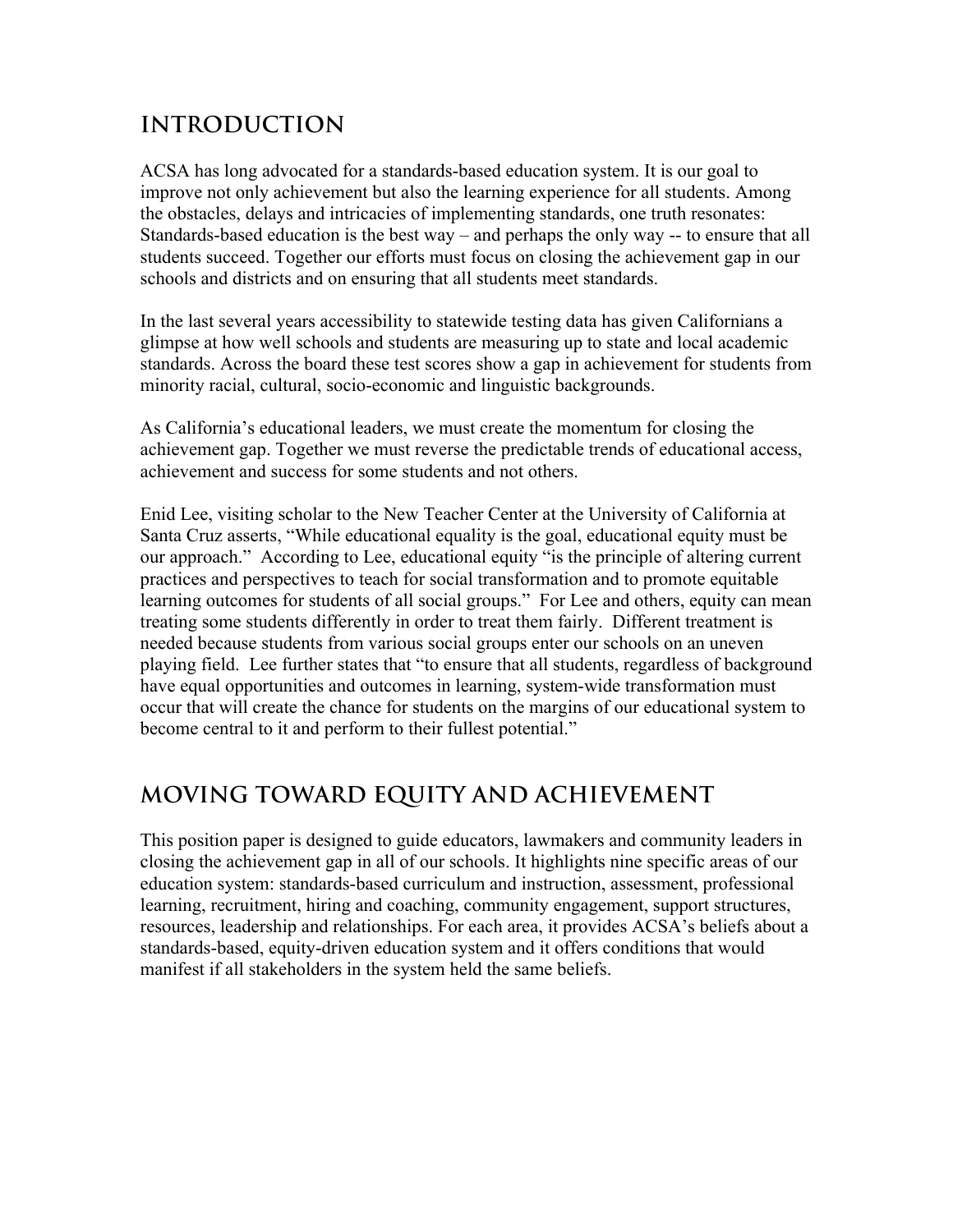### Standards-based Curriculum and Instruction

#### ACSA believes:

Content standards, and standards-aligned tests must be embraced as the centerpiece of equity-driven curriculum and instruction.

A standards-based system must address system inequities and meet the needs of all students, especially those students who are under-performing.

Schools must adopt a curriculum that meets diverse students' needs and empowers all students to view concepts, issues, events and themes from multiple perspectives.

- All students are held to high standards and have access to rigorous curriculum and quality instruction that are intellectually challenging; develop reasoning ability; are calibrated to grade level; provide maximum time in meaningful learning activities; develop reading and writing for content area literacy; and integrate technology for learning
- All students have access to the core curriculum.
- All students have access to qualified teachers.
- Instructional resources support state content standards and are culturally, linguistically and developmentally appropriate.
- All students have good first learning experiences. Research shows that student success is correlated with early, consistent experiences with highly qualified teachers. (Haycock)
- Teachers maintain high expectations for learning of rigorous content, differentiate instruction for varied learning styles, and give students multiple opportunities to learn and demonstrate their learning.
- Educators understand and apply the following key concepts for closing the achievement gap: cultural background and daily experiences are valued and connected to classroom learning; intelligence is multidimensional and modifiable, not determined at birth or defined by I.Q. scores; resilient students exhibit social competence, problem solving skills and a sense of the future; and effort is closely linked to motivation and achievement. (B. Williams)
- All students have access to rigorous, standards-based curriculum, academic courses and learning paths for college and career.
- Specific student groups are not over or under- represented in honors, A.P., I.B., and/or special needs classes.
- Students have access to targeted intervention programs that are standards-aligned. Student placement in such programs must be based on specific, recent data about student progress. Student progress must be frequently assessed, and clear exit criteria must be set and applied.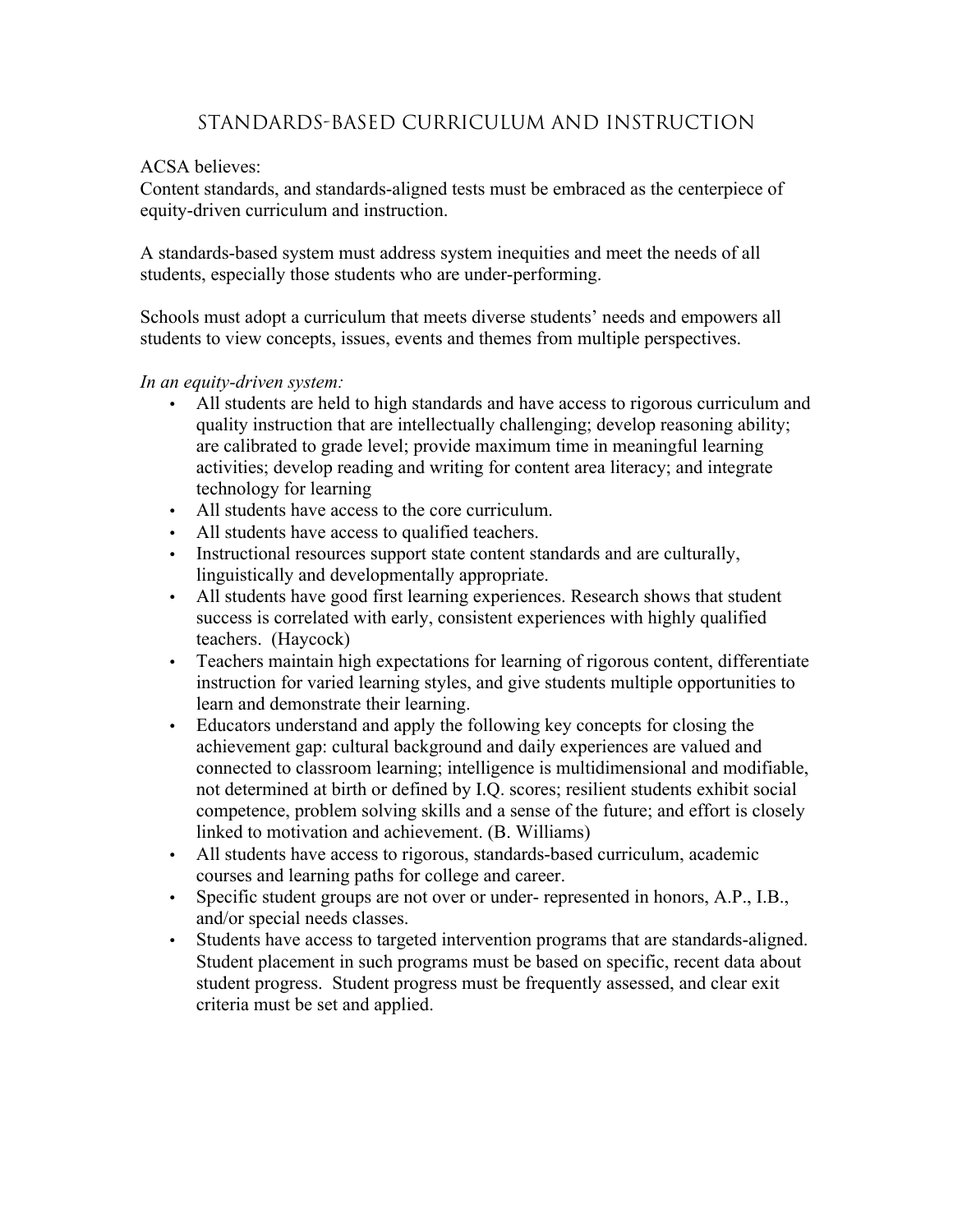### Assessment

ACSA believes that student progress in meeting standards should be determined through multiple measures that are valid, reliable and fair.

- Regular and accurate assessment of student progress in mastering grade-level standards is essential to the success of any instructional program and ensures quality for all students. To guarantee that no student is left behind all assessments are sensitive to instruction and are based on content that every student has had the opportunity to learn and master.
- Students have multiple and varied opportunities to demonstrate what they have learned and are able to do in their primary language and English when ready, as well as in other appropriate modalities such as American Sign Language.
- Administrators are vigilant about promoting a comprehensive approach to assessment. On-going assessment provide students and teachers specific and constructive feedback to inform instruction and learning.
- Assessment does not result in negative educational consequences for students. Negative educational consequences result if disproportionate numbers of students from identified racial/ethnic groups are denied graduation or other forms of certification due to limited opportunities to learn. Likewise negative educational consequences occur if some students spend too much time in test- prep and remediation, thereby limiting their access to quality learning/teaching experiences.
- Decisions about instruction are driven by assessment data. Data (aggregate and disaggregate) are current, easily retrieved, analyzed, understood, and used to inform instruction and not to punish students or staff.
- On-going data collection, disaggregation and analysis ensures proportionate representation of Latino, African-American, and American Indian students in honors, Advanced Placement and special needs classes as well as in discipline referrals and consequences.
- Administrators are aware of and apply appropriate, legal accommodations for testing students with special needs including English language learners.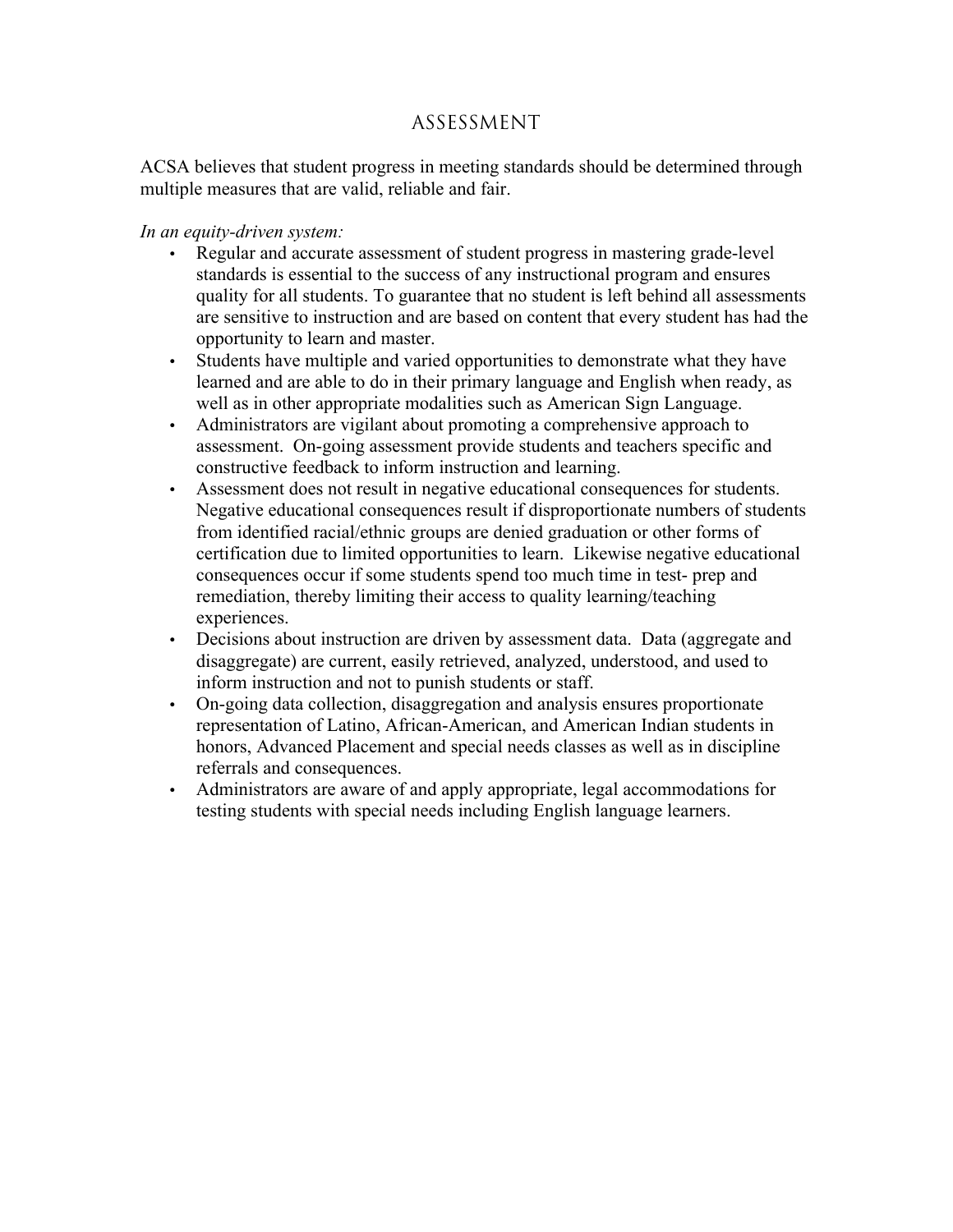### Professional Learning

#### ACSA believes:

Professional development must be a budget priority at state, district and school levels.

Professional development is essential for ensuring educational equity and achievement. Research-based guidelines should shape all professional development.

- All professional learning for administrators is aligned with the California Professional Standards for Educational Leaders (CPSELS). These standards were created in an effort to identify the knowledge and skills needed for instructional leadership in a standards-based system and focus on student success for all.
- Specific data about student progress drives professional development. Data includes student work and instructional materials, strategies and activities that engender that work.
- While professional learning on state adopted materials is important for staff, it also focuses on materials and design to close the teachering-learning gaps that must be attained for some student groups. Current research supports that much of the improvement in math performance is attributed to professional development grounded in developing the deep content knowledge and mastering effective instructional practices.
- The following principles shape and prioritize professional development: Instructional change is a long multistage process; shared expertise is the driver of instructional change; the focus is on systemwide improvement; good ideas come from talented people working together; clear expectations and responsibility for achieving them are shared by all; instructional improvement occurs in an environment of collegiality, caring and respect for the students and the adults working to meet their needs; and the focus is on content and instruction. (Elmore)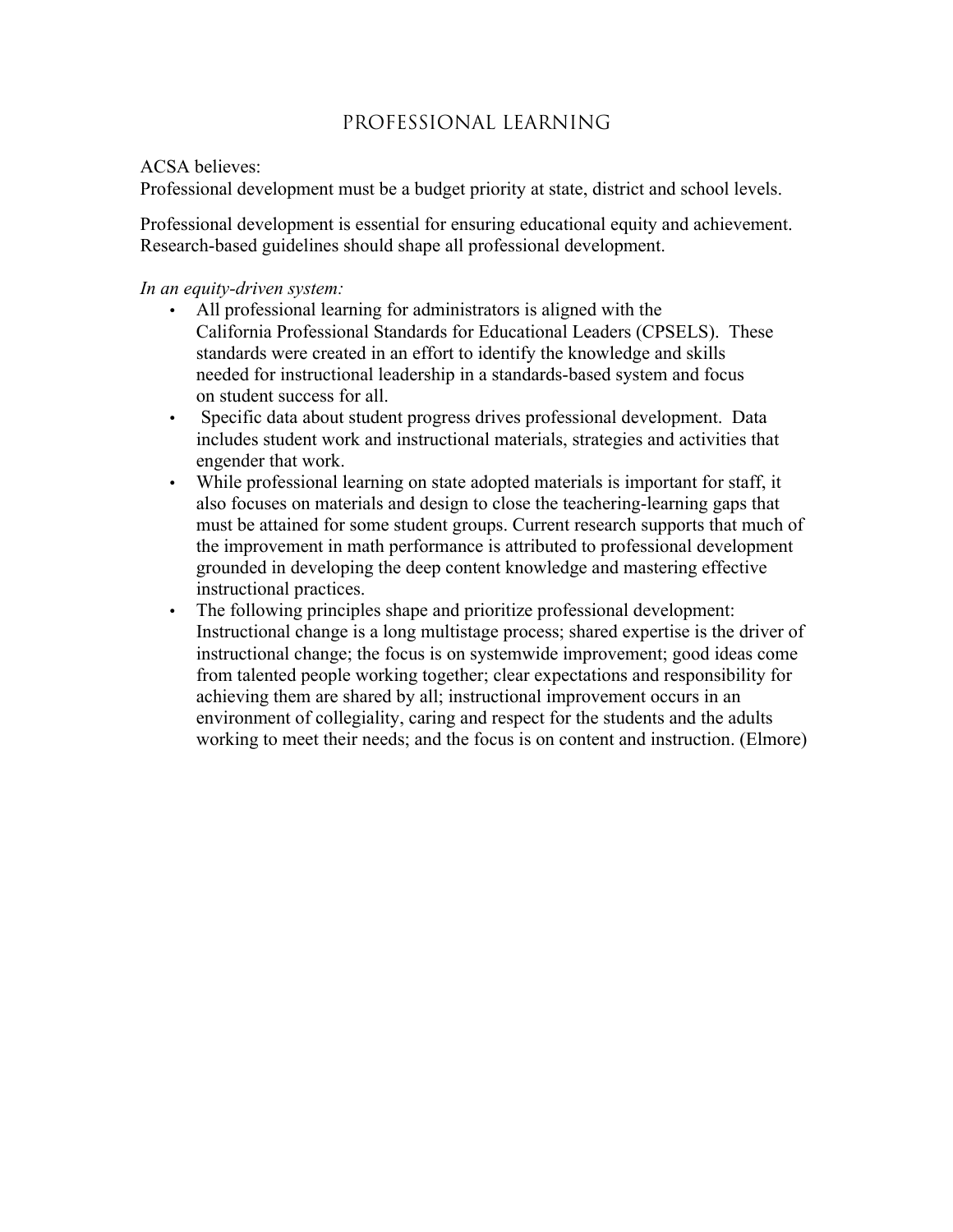### Recruitment, Hiring and Coaching

#### ACSA believes:

Schools and districts must recruit and hire staff that reflects the community as well as develop capacity of staff to meet the needs of students in the community.

Educators must approach the moral challenge of ensuring the educational success of every child with passion, dedication, and enthusiasm, and that effective educators today must be more dedicated, talented and committed than ever before.

In the power of coaching to develop effective leaders who have clear vision, courage and skill to take action, and confidence to include diverse perspectives in making decisions.

- Leaders recruit, hire, support and develop staff that is most qualified to help all students achieve standards.
- Leaders assign most qualified staff to serve students most in need. Highly qualified staff includes teachers who are certified to serve English language learners when the student population includes a significant number of English language learners.
- Recruitment of staff reflects the community served.
- Leaders proactively recruit and hire teachers and other staff who evince a strong moral principle of educational equity and excellence and dedication to achieve it.
- Leaders develop capacity in themselves and others through cognitive coaching that promotes self-directed learning to enhance staff performance and improve student learning.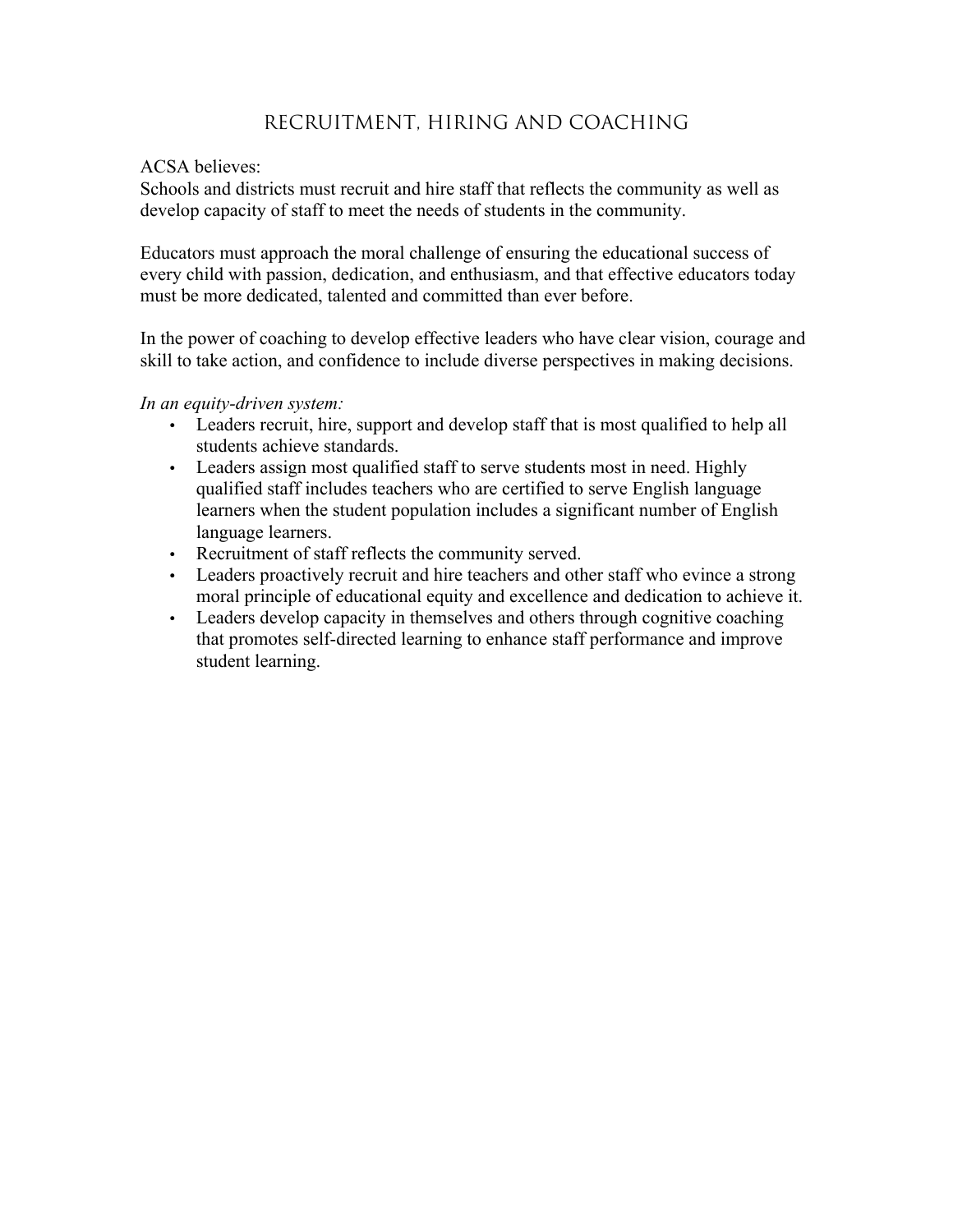### Community Engagement

#### ACSA believes:

Districts and schools should reach out to the school community to learn about their customers and enhance the community relationship.

Administrators should develop strong community partnerships to learn about the community, address issues of diversity and educational equity, and to identify resources and strategies for ensuring student success.

- Inclusion and meaningful participation are evident from all segments of the community (language, cultural/racial/ethnic, socio-economic groups). Stakeholders have a voice in school/district decisions, policies and practices.
- Information and communication with parents/community reflects the languages, cultures, issues and concerns of the multiple stakeholders. Education and development opportunities are available for parents/community members to understand academic programs and goals; to understand the role, purpose and results of assessment(s); to participate in school/district decisions; and to become productive partners in making decisions about the education of students.
- Leaders respect all sectors of the community and develop and maintain trusting relationships and open communication.
- School leaders and staff participate in and host reciprocal events to meet and know members of the community in authentic ways within the community context.
- Leaders mediate conflict in ways that inform and educate all to higher levels of understanding rather than dividing staff and community about issues.
- Leaders incorporate multiple perspectives of the community in decisions, policies and practices related to teaching and learning.
- Leaders facilitate parent meetings in welcoming and friendly ways by providing beverages, snacks, interpreters and childcare. Parents are trained to help facilitate meetings and solicit information and feedback beforehand and afterwards. Often leaders promote the formation of parent advisory groups for specific student populations. Leaders meet frequently with specific advisory groups as well as with whole groups to learn about and integrate student and community needs into the school program.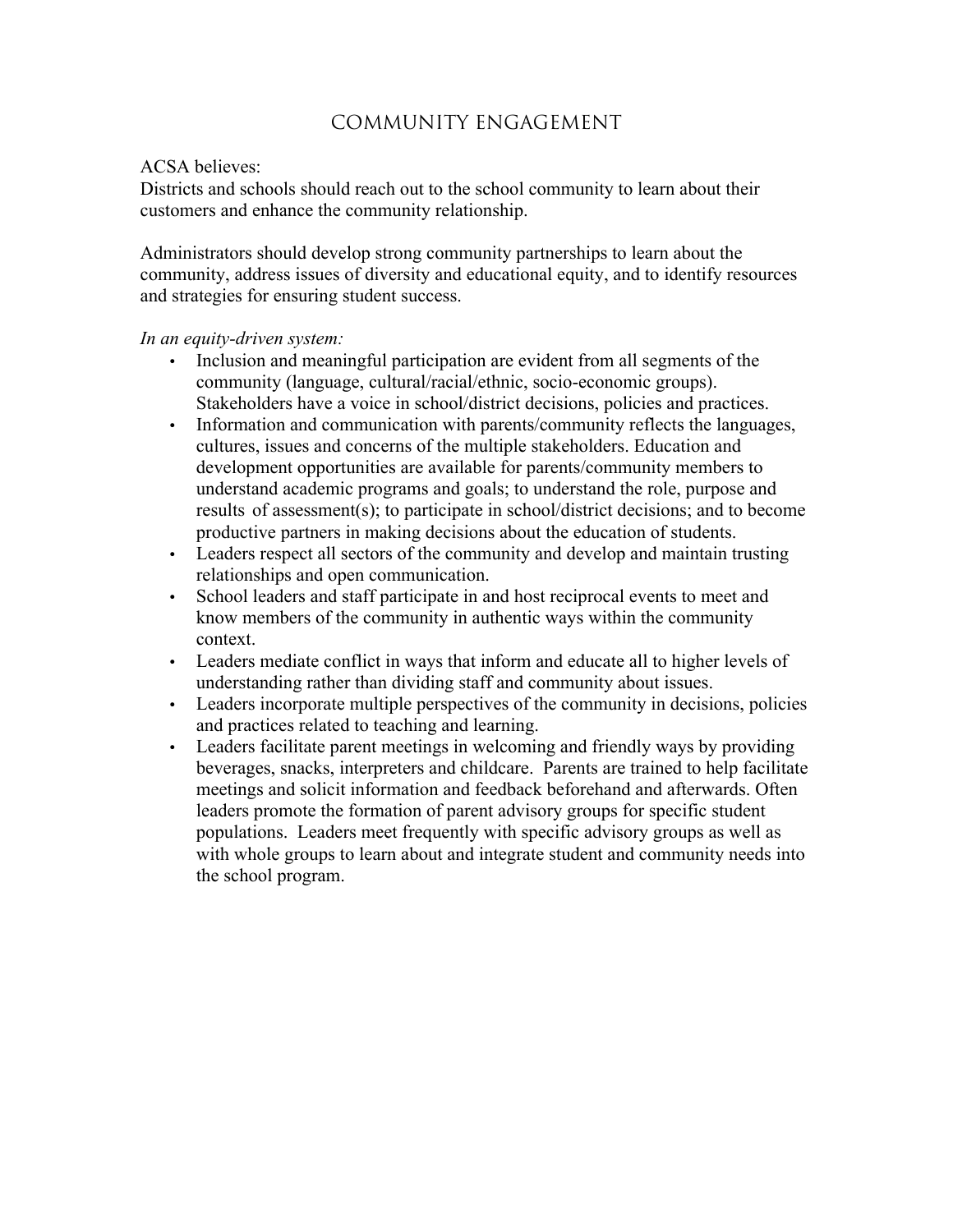### Support Structures

ACSA believes the priorities at each level of the educational support system (legislative policy makers, California Department of Education, regional support centers, county offices of education, districts offices, school sites, and agency and community partners) must focus on the learning and achievement of students most in need.

- Policymakers work along with educators to identify leverage points for addressing the learning needs of under-performing students.
- State resources are reprioritized for equitable allocation to districts/schools whose student populations are most in need as determined by data about equal access, learning, achievement and school success.
- Districts provide assistance in relieving the managerial roles of principals so that instructional leadership and student achievement can be the priorities.
- Site-based reforms focus on improved achievement of lowest performing student groups.
- Leaders provide information and resources so all children have access to adequate health care, stable housing and good pre-school opportunities.
- Leaders frequently scan the school environment for opportunities that can be leveraged to help all students achieve, even when those opportunities are outside of the classroom. For example, a School Attendance and Review Board process (SARB) can become an opportunity to work with the family and staff to garner the support a student needs to stay in school, regain access to the standards and learning. As such, SARBs can be leveraged to achieve equity and access for a student and divert parents and students from the court system by focusing, instead, on an opportunity to help a student stay in school and achieve standards.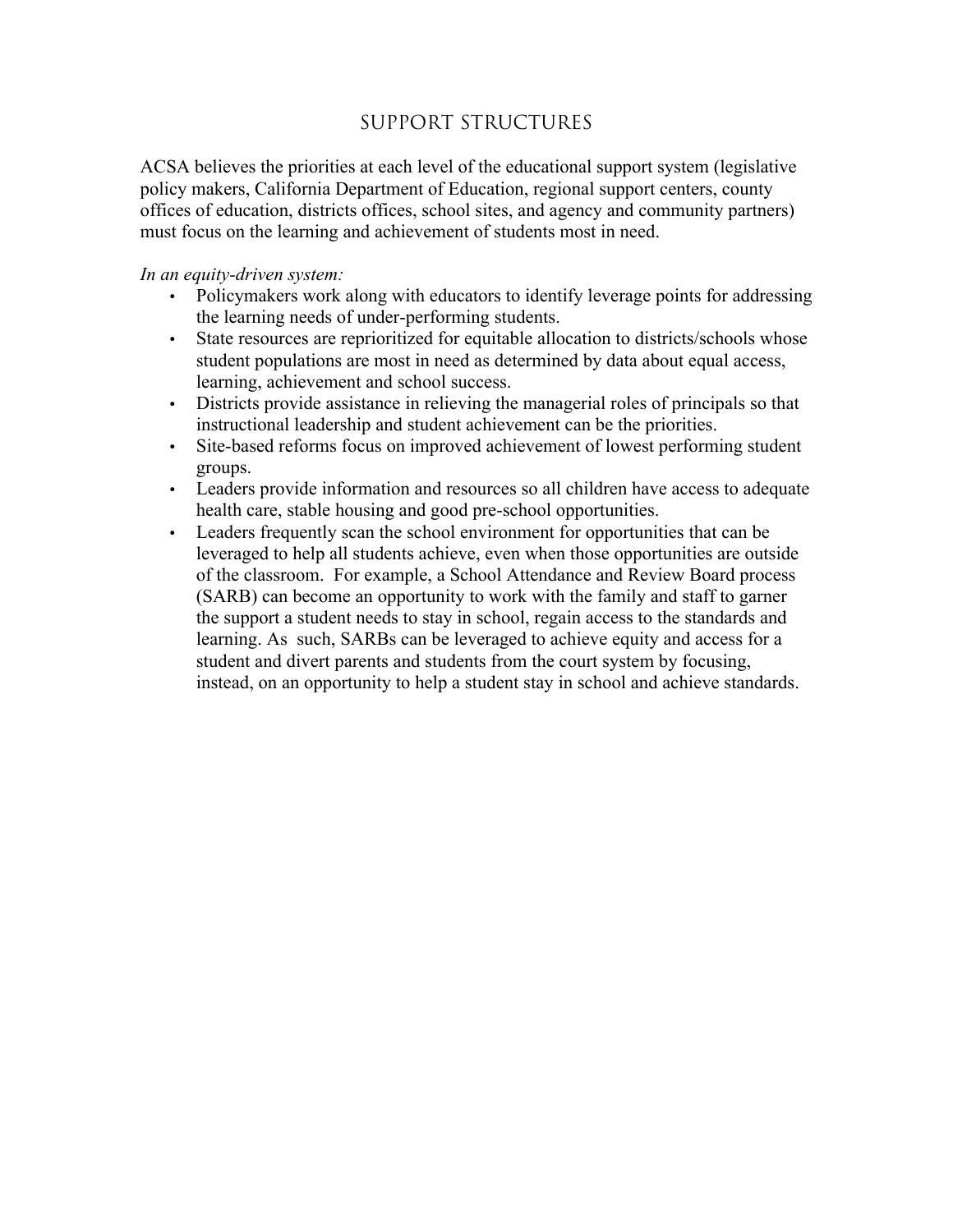### Resources

#### ACSA believes:

State and district resources should be equitably allocated to schools whose students need the most and not equally apportioned to all schools, leaving schools and students who need the most with fewer or diminished resources.

All levels of the system must be accountable for the targeted allocation and effective use of funds to support and provide evidence of student proficiency in meeting state standards.

- All teachers are highly qualified and effective in developing and delivering curriculum and instruction in ways that ensure that each student meets or exceeds proficiency in state standards.
- All administrators are highly qualified and effective by the standards defined in the California Professional Standards for Educational Leaders.
- Curricular materials are available, adequate, in-use by students, aligned to standards, and culturally, linguistically and developmentally appropriate.
- A variety of interventions are available to meet students' learning and achievement needs and help students reach proficiency in state standards.
- Technology is adequate, available and supports learning through simulation, applications and extension rather than drill and practice.
- All students have access to classrooms and learning labs that are adequate, safe and up-to-date.
- Facilities and grounds are safe, clean, and well maintained and do not impede access to school resources or disrupt teaching and learning.
- Block grants are monitored to ensure resources are allocated to students for whom they were intended.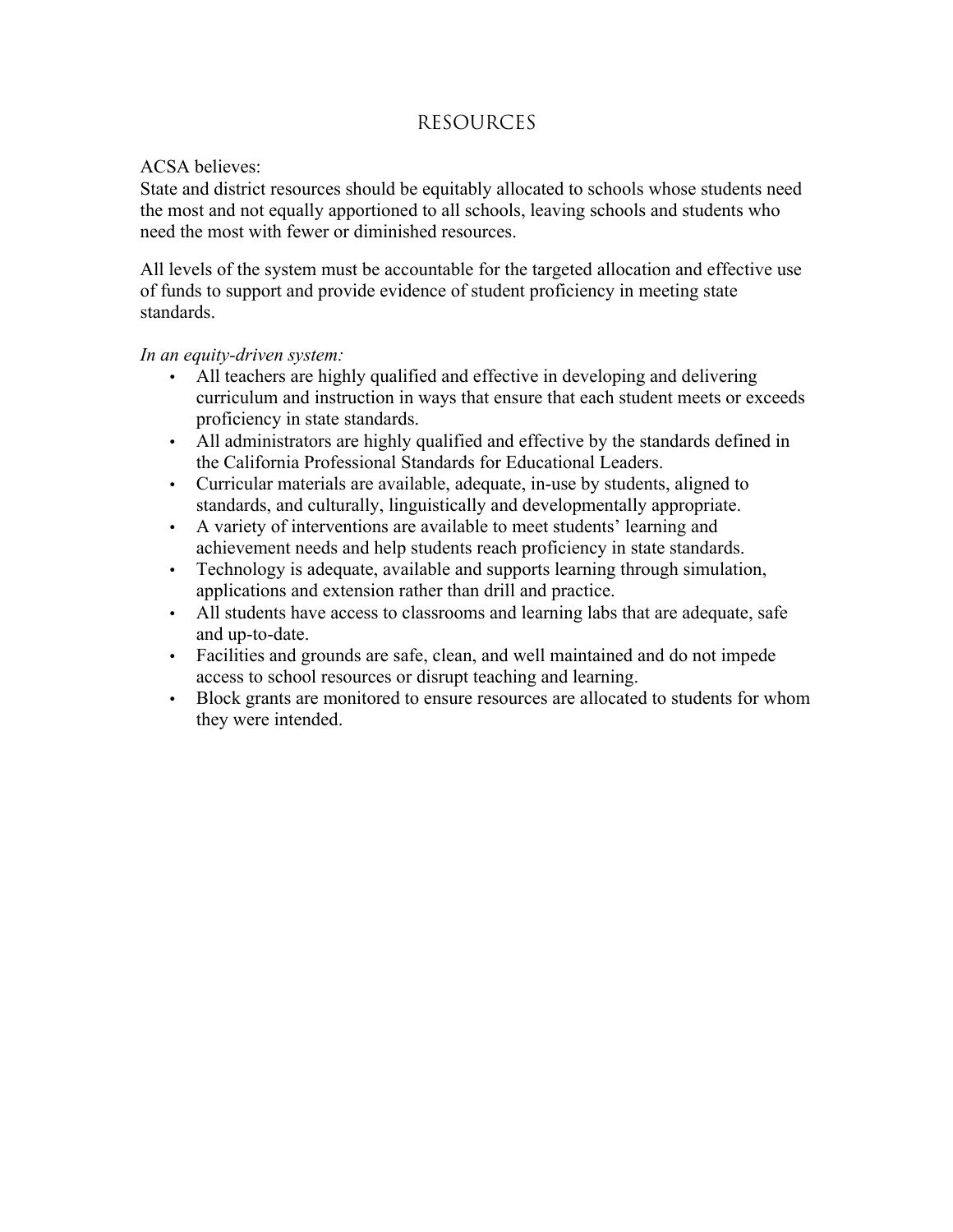### Leadership

#### ACSA believes:

While our present school system has successfully served millions of our children, it has also failed millions, especially poor children and children of color. It is from this understanding that the impetus comes for educational leaders to create schools that work for all children. (Morefield)

To close the achievement gap, leaders must help others know and understand that all students can learn, but not in the same way or at the same pace. (Thomas and Bainbridge)

Closing the achievement gap requires shared leadership, both formal and informal, and shared accountability from staff, parents, students and community.

The most effective school leadership comes from the school itself, but that in order to close the achievement gap, district leadership must set the purpose and vision and create the context for high expectations, caring relationships, quality resources and community partnerships.

- Site and district leaders take risks to develop policies, programs and practices that ensure the achievement of under-performing students and to support others who do the same.
- District leaders facilitate and coach the staff and board toward higher level of cultural proficiency by providing information and resources about how to achieve educational equity and high achievement for all students and close the gaps that currently exist between identified student groups.
- District leaders broker and leverage community participation and empowerment to meet the needs of under-served student groups.
- District leaders ensure all parts of the system are aligned with the core purpose which is grounded in principles of equity to ensure academic achievement for under-performing student groups.
- Leaders embrace changing demographics as opportunities to assess and alter the ability of the system to meet the needs of students.
- Leaders embrace and mobilize diverse community members as resources for implementing policies and practices and for providing resources to ensure that all students meet or exceed state standards.
- Site and district leaders proactively engage in systemic transformation to create culturally proficient organizations and classrooms. Lindsey et all define cultural proficiency as the policies and practices of organizations and the values and behaviors of the individuals that enable them to interact effectively in a culturally diverse environment; the way an organization treats its employees, its clients and its community; and the way classrooms, schools and districts mobilize and allocate resources to provide equitable outcomes for all learners.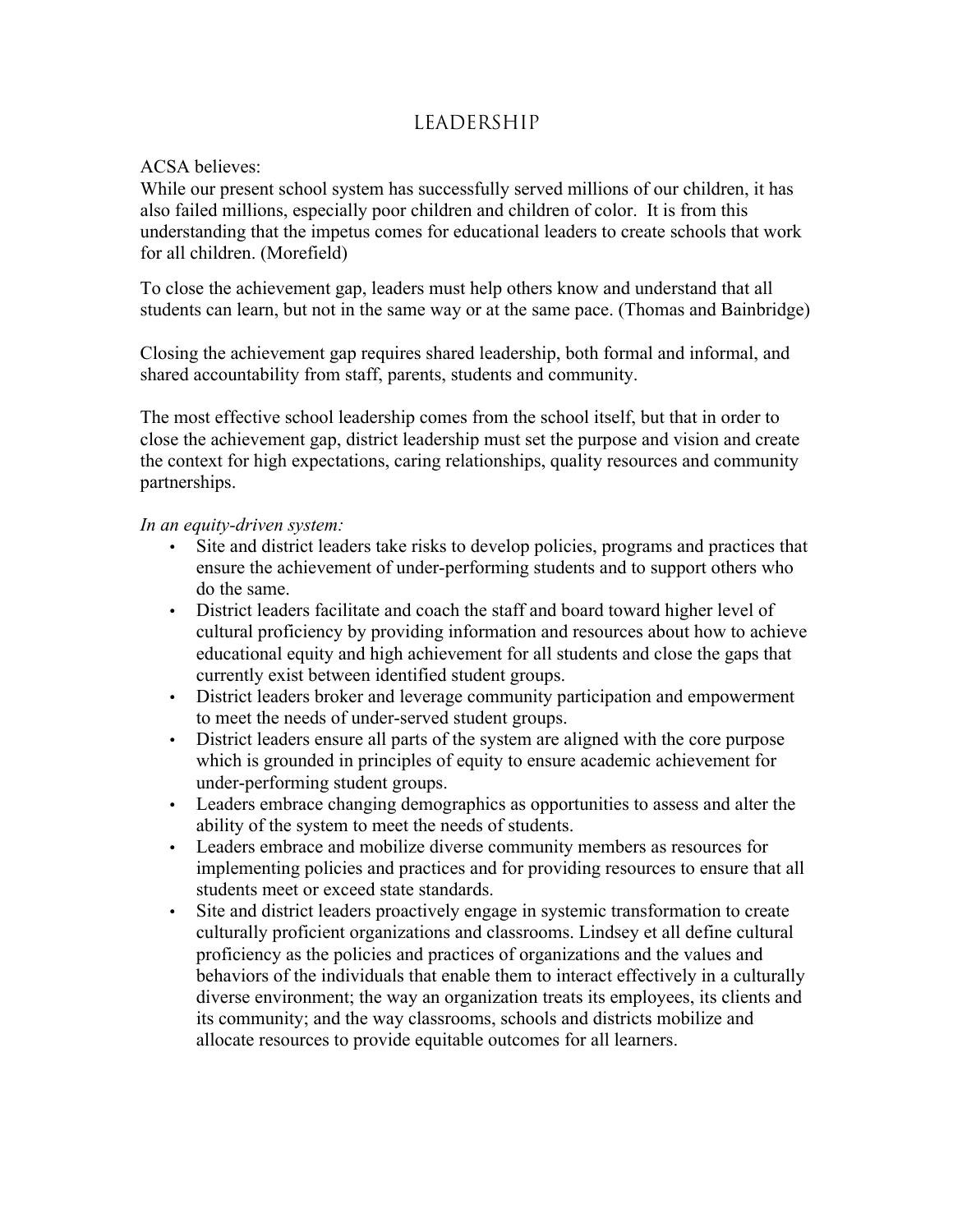### Relationships

#### ACSA believes:

Diversity, including diversity of ideas, is an asset to our efforts to provide equitable and quality education for all of our children.

Schools that work for all children are grounded in a value system of cooperation and relationships.

A total school environment of pervasive caring and nurturing is critical to our efforts to close the achievement gap.

- At any school working to close the achievement gap, everyone is part of the solution.
- Trust and collaboration are evident in all communication and interaction within, between and among stakeholder groups.
- Collegial and collaborative faculty and staff work as a team to ensure student achievement of standards for all children not just those assigned to them.
- Parents are welcome partners in the education of their children and feel included in school decisions.
- Leaders truly value, appreciate and seek out the involvement and collaboration of others to ensure educational equity and success for all children.
- Leaders build adequate bridges between school and family and between diverse groups of stakeholders by applying the following five essential elements of cultural proficiency: assess personal and/or organizational culture and its effect on others; value diversity; manage the dynamics of difference as opportunities to learn and grow; adapt to diversity and integrate new knowledge about culture into current knowledge and understanding; and institutionalize cultural knowledge by modeling, teaching, coaching and facilitating culturally proficient behaviors, practices and dispositions. (Lindsey, Randall B. et al) Leaders facilitate open, honest and blame-free discussions about finding solutions to improving learning for under-performing students.
- Leaders give appropriate affirmations, accolades and praise genuinely and frequently to all with whom they work.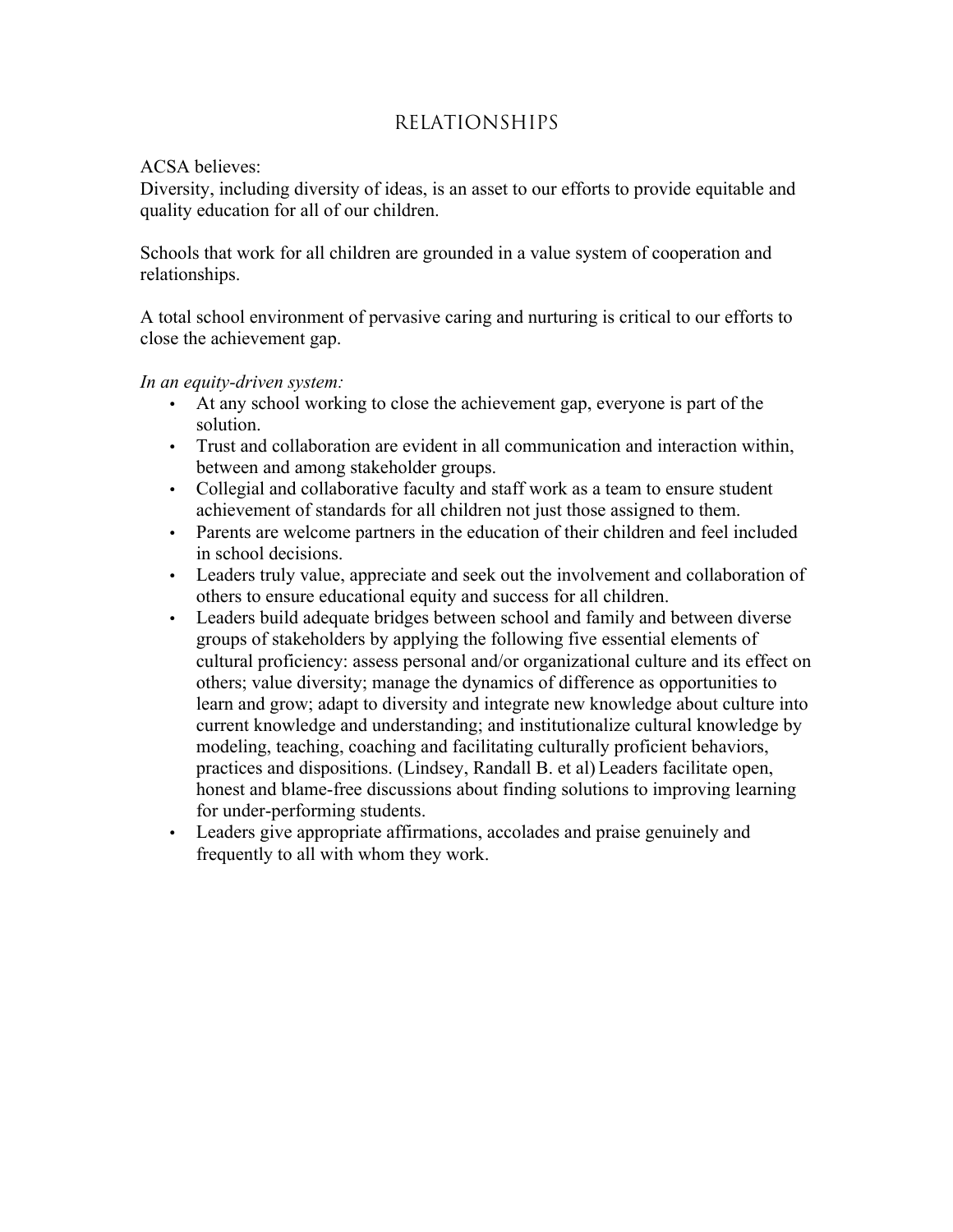## **DETERMINING THE EFFECTS OF CHANGE**

Michael Fullan provides the best admonition as we go about determining the effects of the changes proposed in this position paper. In *Change Forces: The Sequel* he provides the following counsel:

> *With all the interest in accountability and academic achievement, good intentions can easily backfire. I would hypothesize that the greater the emphasis on academic achievement through high stakes accountability, the greater the gap becomes between advantaged and disadvantaged students. The main reason for this is that poor performing students do not need more pressure, they need greater attachment to the school and motivation to want to learn. Pressure by itself in this situation actually demotivates poor performing students.*

We find ourselves in the midst of extreme pressure to show significant gains in the achievement of our lowest performing students. Added to this pressure is the complexity, if not chaos, of the spate of current educational reforms. Again, we must remember Fullan's *"Complex Change Lessons"* to get us through the complexity. We must "understand the meaning of operating on the edge of chaos" and not be intimidated by it. We must "attack the incoherence" of too many, sometimes disparate, reform strategies. Educational leaders must remember that "connectedness and knowledge creation are critical" to our success. We must be clear and stay focused on our goal to ensure equitable learning opportunities leading to high achievement for our students who are most in need. Our goal must engender in us a sense of urgency, but not emergency, lest we find ourselves justifying the means of test preparation and not quality teaching and learning. The determination of our success is simply stated by the Bay Area Equity Task Force:

> *Equity will be a reality when children from minority racial, cultural, socio-economic, and linguistic backgrounds, experience statistically similar rates of* meeting *high standards as do children from the majority culture.*